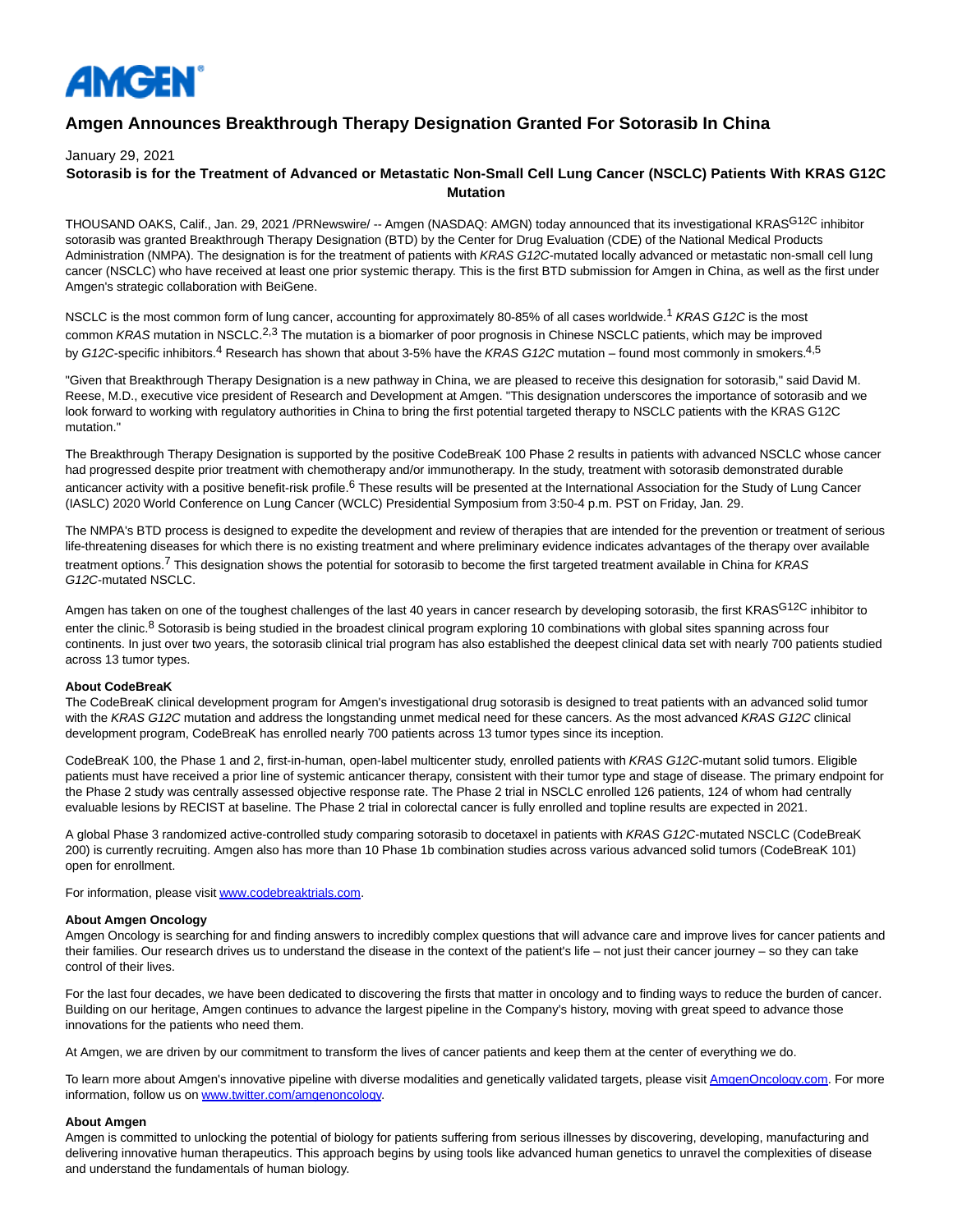Amgen focuses on areas of high unmet medical need and leverages its expertise to strive for solutions that improve health outcomes and dramatically improve people's lives. A biotechnology pioneer since 1980, Amgen has grown to be one of the world's leading independent biotechnology companies, has reached millions of patients around the world and is developing a pipeline of medicines with breakaway potential.

For more information, visit [www.amgen.com a](https://c212.net/c/link/?t=0&l=en&o=3044205-1&h=39175551&u=https%3A%2F%2Fc212.net%2Fc%2Flink%2F%3Ft%3D0%26l%3Den%26o%3D3004584-1%26h%3D1335228479%26u%3Dhttp%253A%252F%252Fwww.amgen.com%252F%26a%3Dwww.amgen.com&a=www.amgen.com)nd follow us on [www.twitter.com/amgen.](https://c212.net/c/link/?t=0&l=en&o=3044205-1&h=2579526321&u=https%3A%2F%2Fc212.net%2Fc%2Flink%2F%3Ft%3D0%26l%3Den%26o%3D3004584-1%26h%3D357751552%26u%3Dhttp%253A%252F%252Fwww.twitter.com%252Famgen%26a%3Dwww.twitter.com%252Famgen&a=www.twitter.com%2Famgen)

#### **Amgen Forward-Looking Statements**

This news release contains forward-looking statements that are based on the current expectations and beliefs of Amgen. All statements, other than statements of historical fact, are statements that could be deemed forward-looking statements, including any statements on the outcome, benefits and synergies of collaborations, or potential collaborations, with any other company, including BeiGene, Ltd. or any collaboration or potential collaboration in pursuit of therapeutic antibodies against COVID-19 (including statements regarding such collaboration's, or our own, ability to discover and develop fully-human neutralizing antibodies targeting SARS-CoV-2 or antibodies against targets other than the SARS-CoV-2 receptor binding domain, and/or to produce any such antibodies to potentially prevent or treat COVID-19), or the Otezla® (apremilast) acquisition (including anticipated Otezla sales growth and the timing of non-GAAP EPS accretion), as well as estimates of revenues, operating margins, capital expenditures, cash, other financial metrics, expected legal, arbitration, political, regulatory or clinical results or practices, customer and prescriber patterns or practices, reimbursement activities and outcomes, effects of pandemics or other widespread health problems such as the ongoing COVID-19 pandemic on our business, outcomes, progress, or effects relating to studies of Otezla as a potential treatment for COVID-19, and other such estimates and results. Forwardlooking statements involve significant risks and uncertainties, including those discussed below and more fully described in the Securities and Exchange Commission reports filed by Amgen, including our most recent annual report on Form 10-K and any subsequent periodic reports on Form 10-Q and current reports on Form 8-K. Unless otherwise noted, Amgen is providing this information as of the date of this news release and does not undertake any obligation to update any forward-looking statements contained in this document as a result of new information, future events or otherwise.

No forward-looking statement can be guaranteed and actual results may differ materially from those we project. Discovery or identification of new product candidates or development of new indications for existing products cannot be guaranteed and movement from concept to product is uncertain; consequently, there can be no guarantee that any particular product candidate or development of a new indication for an existing product will be successful and become a commercial product. Further, preclinical results do not guarantee safe and effective performance of product candidates in humans. The complexity of the human body cannot be perfectly, or sometimes, even adequately modeled by computer or cell culture systems or animal models. The length of time that it takes for us to complete clinical trials and obtain regulatory approval for product marketing has in the past varied and we expect similar variability in the future. Even when clinical trials are successful, regulatory authorities may question the sufficiency for approval of the trial endpoints we have selected. We develop product candidates internally and through licensing collaborations, partnerships and joint ventures. Product candidates that are derived from relationships may be subject to disputes between the parties or may prove to be not as effective or as safe as we may have believed at the time of entering into such relationship. Also, we or others could identify safety, side effects or manufacturing problems with our products, including our devices, after they are on the market.

Our results may be affected by our ability to successfully market both new and existing products domestically and internationally, clinical and regulatory developments involving current and future products, sales growth of recently launched products, competition from other products including biosimilars, difficulties or delays in manufacturing our products and global economic conditions. In addition, sales of our products are affected by pricing pressure, political and public scrutiny and reimbursement policies imposed by third-party payers, including governments, private insurance plans and managed care providers and may be affected by regulatory, clinical and guideline developments and domestic and international trends toward managed care and healthcare cost containment. Furthermore, our research, testing, pricing, marketing and other operations are subject to extensive regulation by domestic and foreign government regulatory authorities. Our business may be impacted by government investigations, litigation and product liability claims. In addition, our business may be impacted by the adoption of new tax legislation or exposure to additional tax liabilities. If we fail to meet the compliance obligations in the corporate integrity agreement between us and the U.S. government, we could become subject to significant sanctions. Further, while we routinely obtain patents for our products and technology, the protection offered by our patents and patent applications may be challenged, invalidated or circumvented by our competitors, or we may fail to prevail in present and future intellectual property litigation. We perform a substantial amount of our commercial manufacturing activities at a few key facilities, including in Puerto Rico, and also depend on third parties for a portion of our manufacturing activities, and limits on supply may constrain sales of certain of our current products and product candidate development. An outbreak of disease or similar public health threat, such as COVID-19, and the public and governmental effort to mitigate against the spread of such disease, could have a significant adverse effect on the supply of materials for our manufacturing activities, the distribution of our products, the commercialization of our product candidates, and our clinical trial operations, and any such events may have a material adverse effect on our product development, product sales, business and results of operations. We rely on collaborations with third parties for the development of some of our product candidates and for the commercialization and sales of some of our commercial products. In addition, we compete with other companies with respect to many of our marketed products as well as for the discovery and development of new products. Further, some raw materials, medical devices and component parts for our products are supplied by sole third-party suppliers. Certain of our distributors, customers and payers have substantial purchasing leverage in their dealings with us. The discovery of significant problems with a product similar to one of our products that implicate an entire class of products could have a material adverse effect on sales of the affected products and on our business and results of operations. Our efforts to collaborate with or acquire other companies, products or technology, and to integrate the operations of companies or to support the products or technology we have acquired, may not be successful. A breakdown, cyberattack or information security breach could compromise the confidentiality, integrity and availability of our systems and our data. Our stock price is volatile and may be affected by a number of events. Our business performance could affect or limit the ability of our Board of Directors to declare a dividend or our ability to pay a dividend or repurchase our common stock. We may not be able to access the capital and credit markets on terms that are favorable to us, or at all.

The scientific information discussed in this news release related to our product candidates is preliminary and investigative. Such product candidates are not approved by the U.S. Food and Drug Administration, and no conclusions can or should be drawn regarding the safety or effectiveness of the product candidates. Further, any scientific information discussed in this news release relating to new indications for our products is preliminary and investigative and is not part of the labeling approved by the U.S. Food and Drug Administration for the products. The products are not approved for the investigational use(s) discussed in this news release, and no conclusions can or should be drawn regarding the safety or effectiveness of the products for these uses.

**Contacts: Amgen, Thousand Oaks** Trish Rowland, 805-447-5631 (Media) Jessica Akopyan, 805-447-0974 (Media)